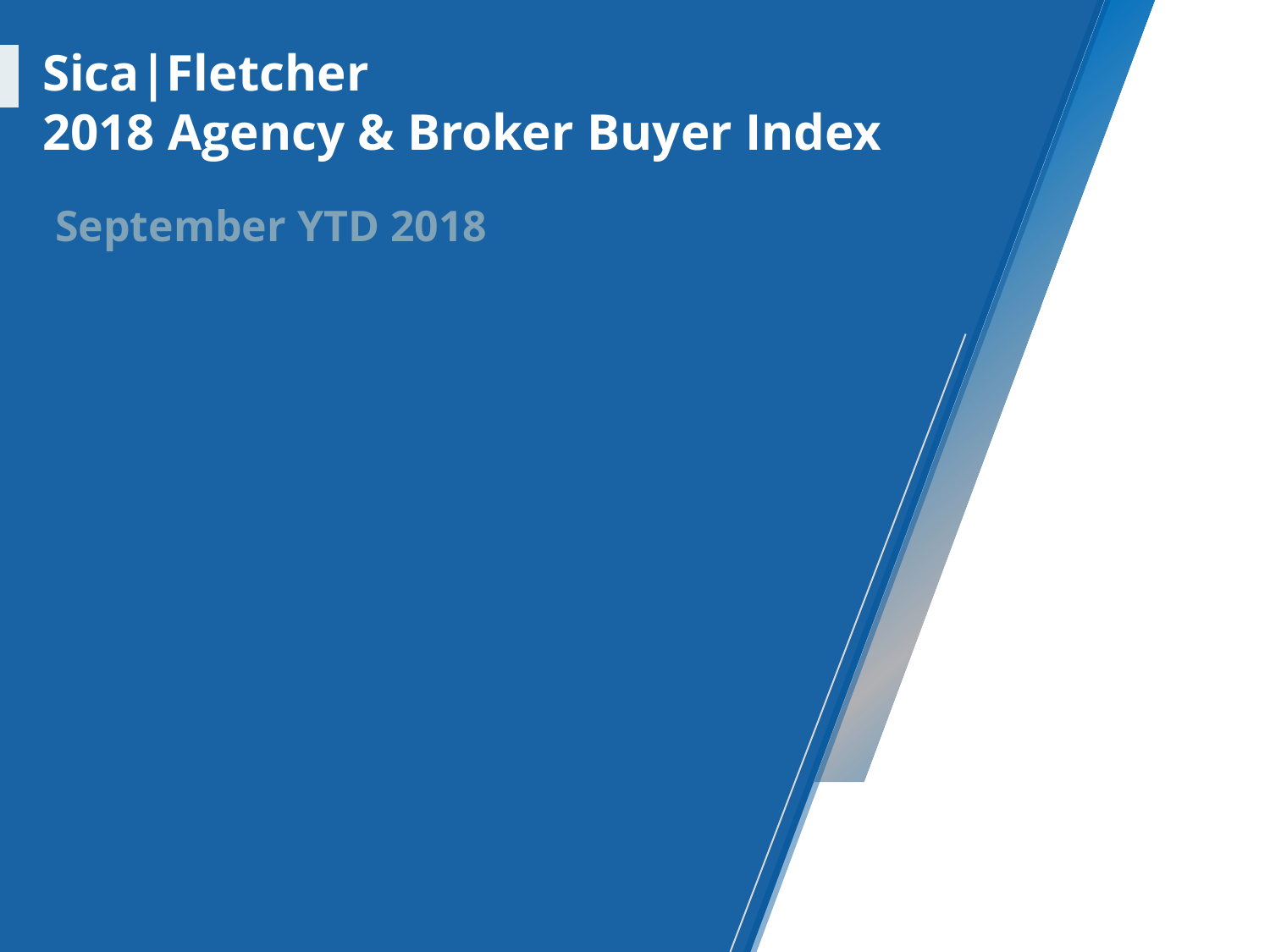### **SICA FLETCHER**

2018 Agency & Broker Buyer Index September Year to Date Deal Activity



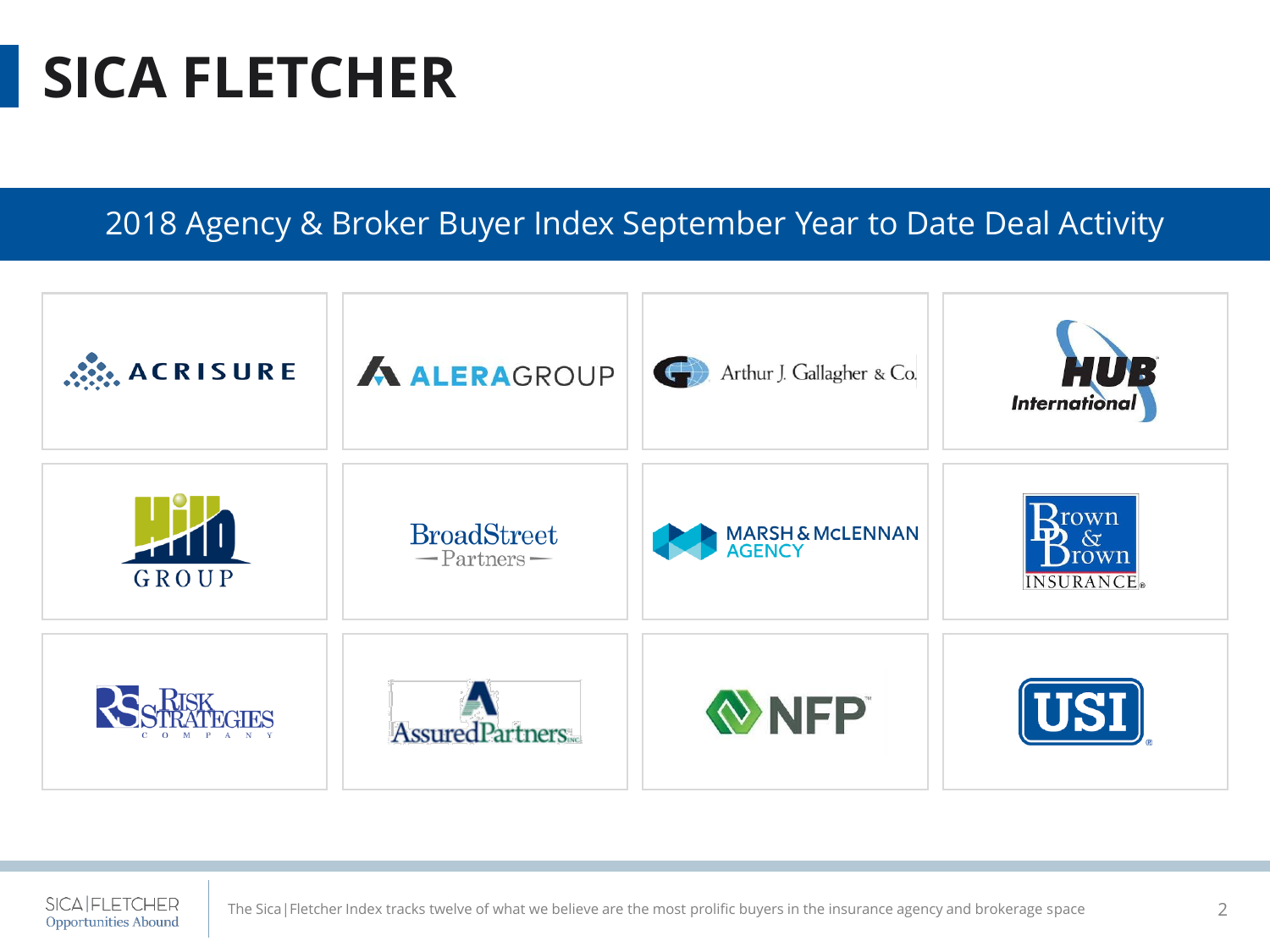### September Year to Date Deal Activity

The Sica | Fletcher Buyers Index tracks twelve of whom we believe to be the most prolific agent and broker acquirers in the industry.

In addition to tracking the number of deals by Index member, we are able to provide aggregate revenue acquired by our group.



#### In the first nine months of 2018, the SF Index acquired 292 Agents/Brokers.

|                                                                | $\mathbb{R}^2$ ACRISURE | A ALERAGROUP                       | Arthur J. Gallagher & Co. | AssuredPartners | <b>BroadStreet</b><br>$-$ Partners $-$ | $\mathbf{B}_{\text{rown}}^{\text{rown}}$<br><b>INSURANCE</b> ® |
|----------------------------------------------------------------|-------------------------|------------------------------------|---------------------------|-----------------|----------------------------------------|----------------------------------------------------------------|
| # of agencies acquired<br>by SF index members,<br>YTD Sep 2018 | 71 I<br>GROUP           | <b>HUB</b><br><b>International</b> | MARSH& MCLENNAN           | NFP             | RS RISK                                | <b>VST</b>                                                     |

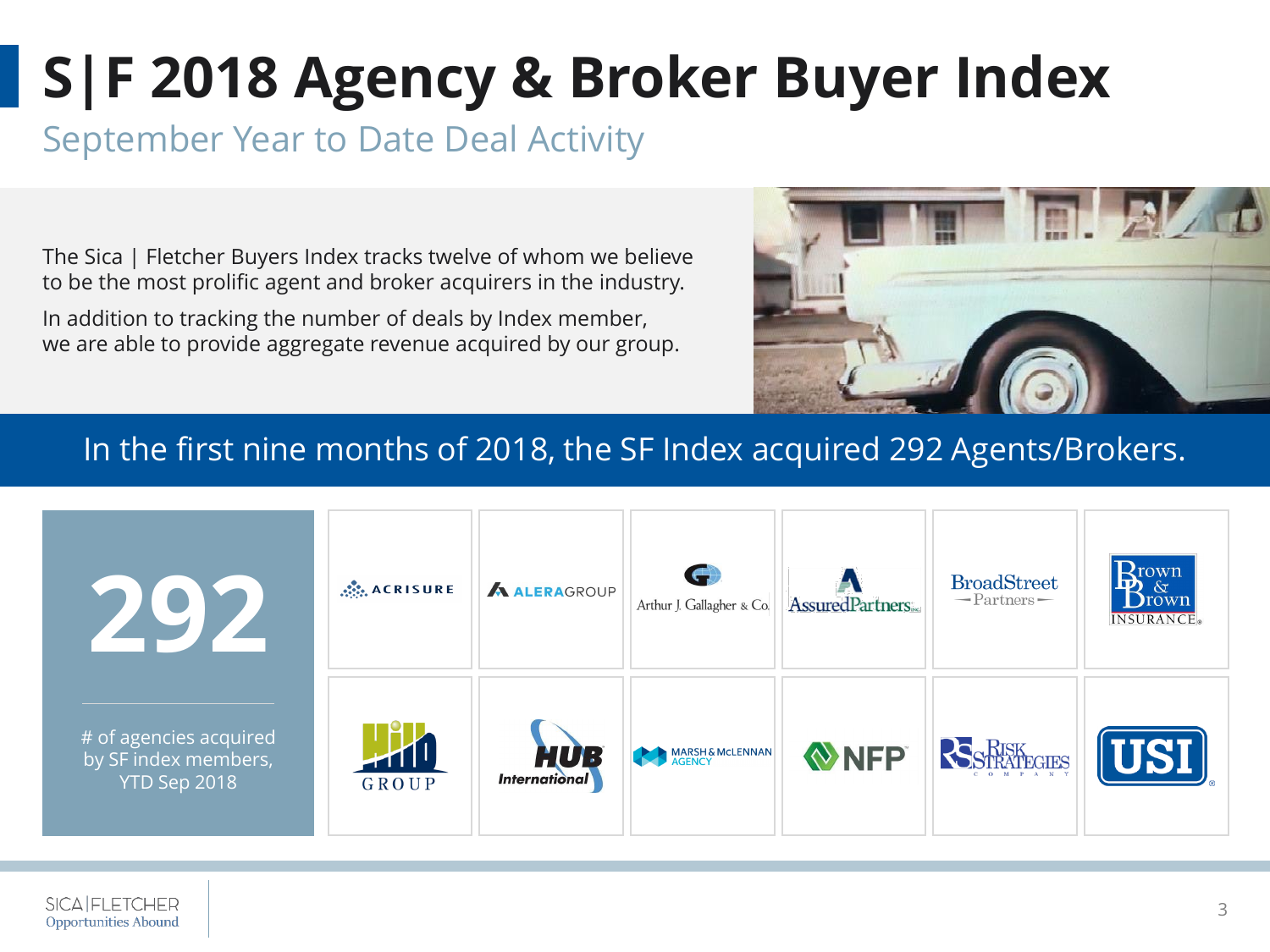September Year to Date Deal Activity

# **\$1.3 Billion**

**Total revenue acquired by SF Index – YTD Sep 2018**

By the end of September 2018, SF Index members acquired \$1.3 billion of agency and broker revenue. This is consistent with the same period last year.

# **\$4.4 Million**

**Average size revenue of agency acquired**

The average size of agency acquired as of September 30, 2018 was \$4.4 million.

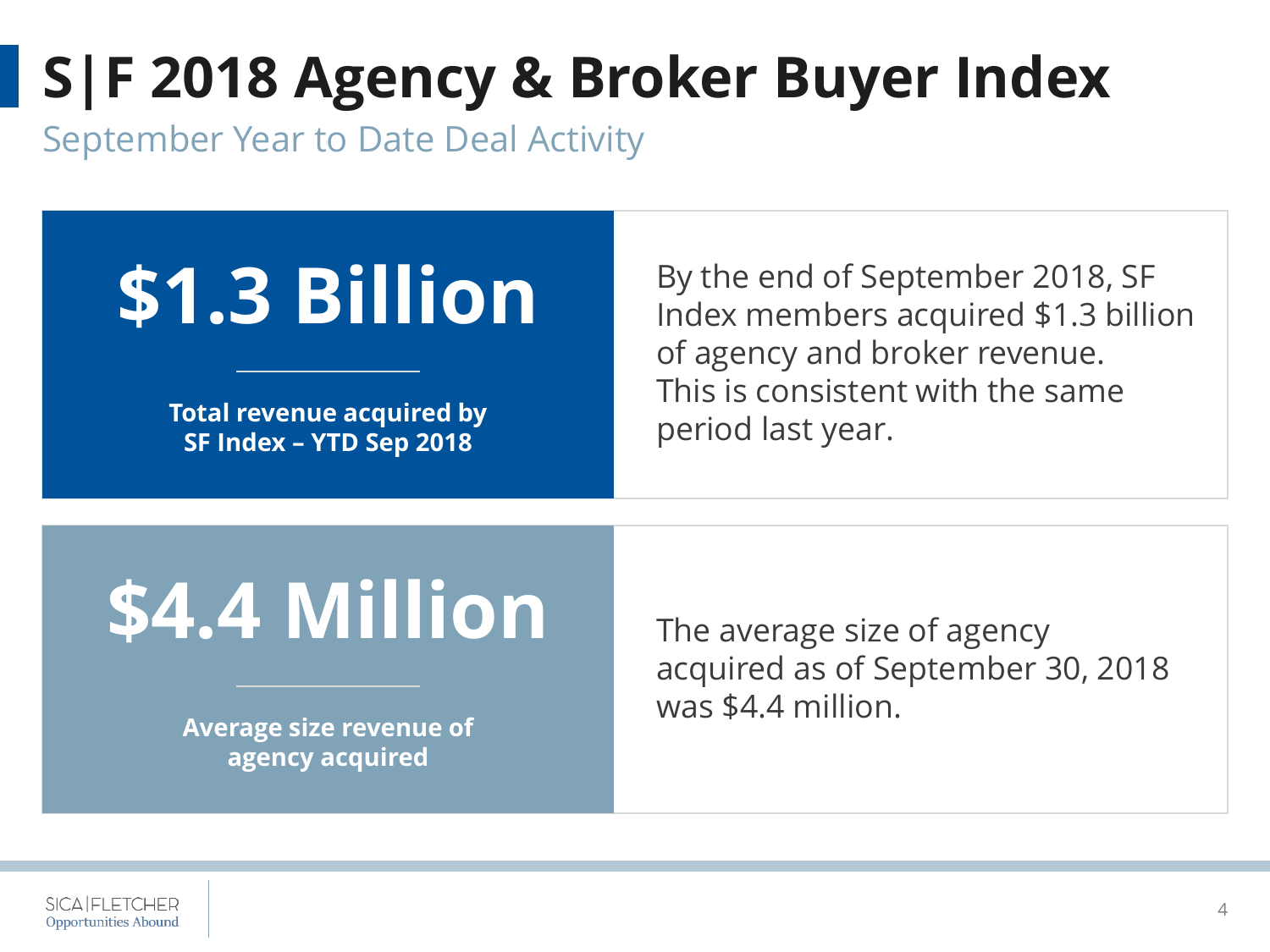

**YTD September 2018, the SF Index accounted for 70%** of all deal activity in the agency and brokerage space, or 292 of the 415 announced transactions.

#### **Total Announced Transactions**

Remaining Announced Deals (2018 Sep YTD)



Sica Fletcher Buyers Index (2018 Sep YTD)

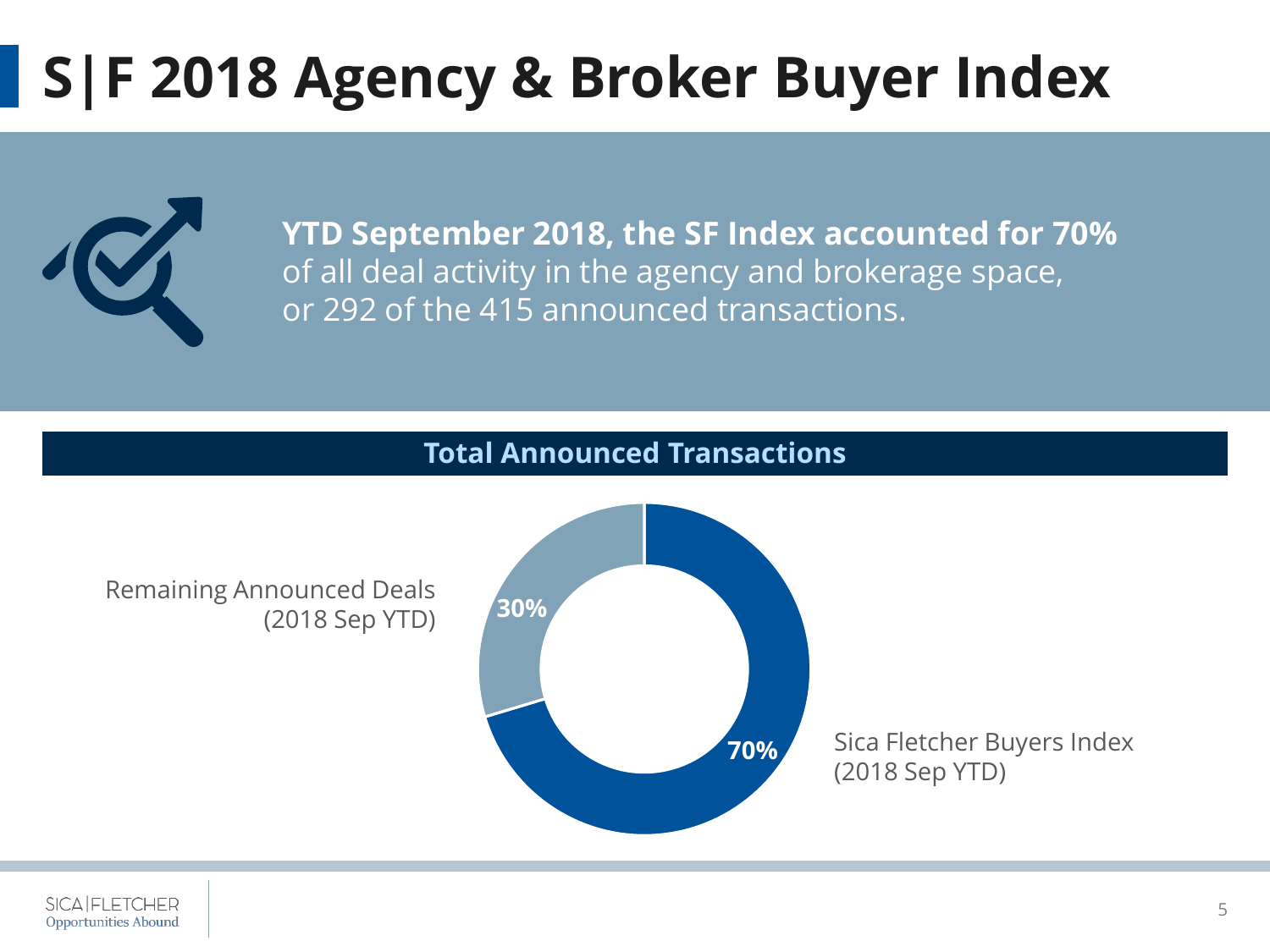### Who's Buyin' – Year Over Year Comparison

In terms of number of transactions, Acrisure reported 71 total acquisitions for YTD Sep 2018, followed by Hub and Assured Partners, with 50 and 32 respectively.

| <b>Deals by SF Index Member</b> | # of Deals, YTD Sep 2017 | # of Deals, YTD Sep 2018 |  |
|---------------------------------|--------------------------|--------------------------|--|
| Acrisure                        | 71                       | 71                       |  |
| AJ Gallagher                    | 24                       | 27                       |  |
| Alera                           | 12                       | 24                       |  |
| <b>Assured Partners</b>         | 13                       | 32                       |  |
| <b>BroadStreet Partners</b>     | 25                       | 23                       |  |
| Brown & Brown                   | 6                        | 18                       |  |
| Hilb Group                      | 8                        | 6                        |  |
| Hub International               | 44                       | 50                       |  |
| Marsh & McLennan                | 7                        | 4                        |  |
| <b>NFP</b>                      | 21                       | 20                       |  |
| <b>Risk Strategies</b>          | 8                        | 7                        |  |
| <b>USI</b>                      | 11                       | 10                       |  |

#### Total Acquisitions – SF Index Members – YTD Sep 2018 **292 Transactions**

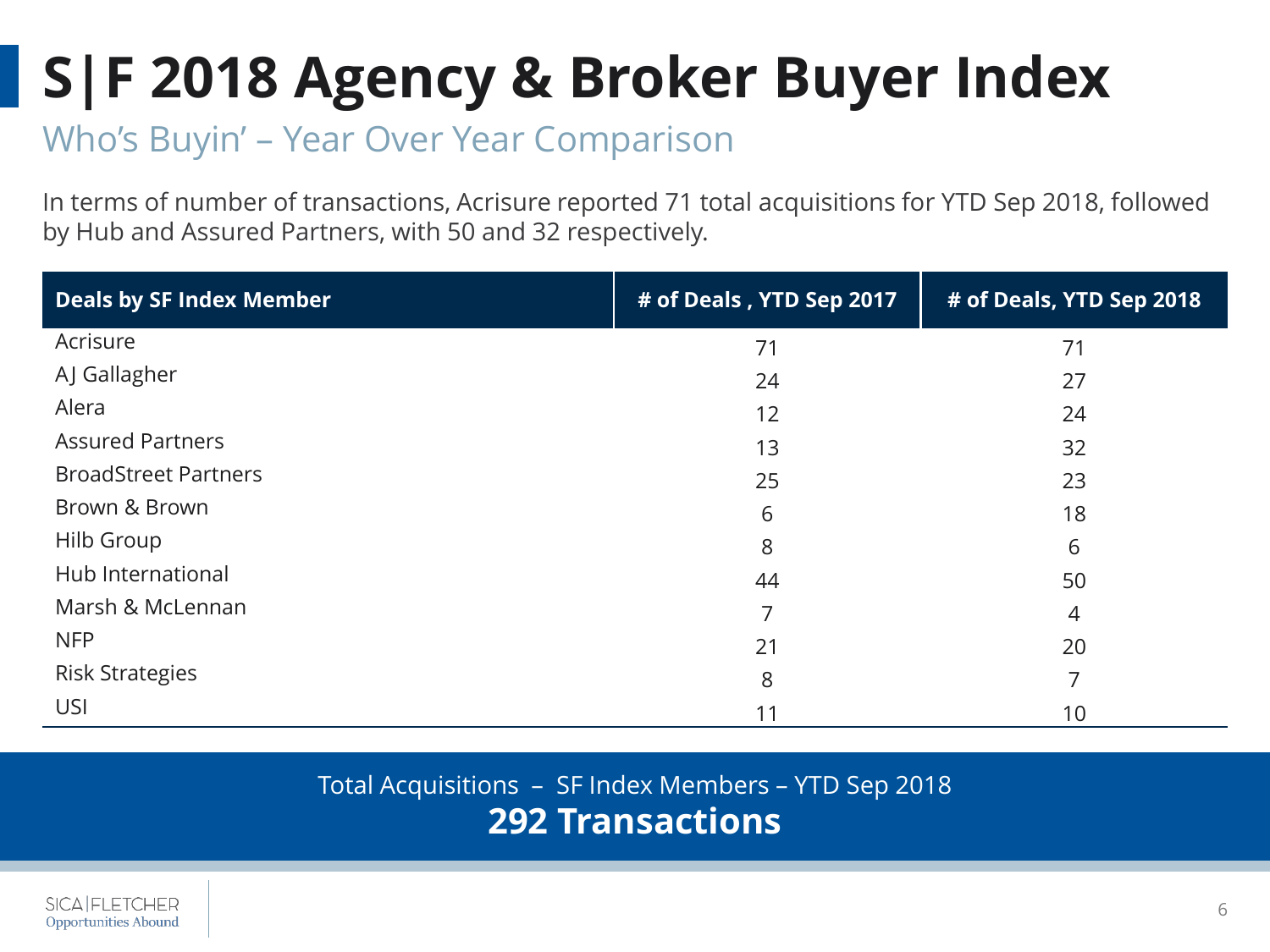Who's Buyin' – Year Over Year Comparison

■ YTD Sep 2017 Acquisitions ■ YTD Sep 2018 Acquisitions

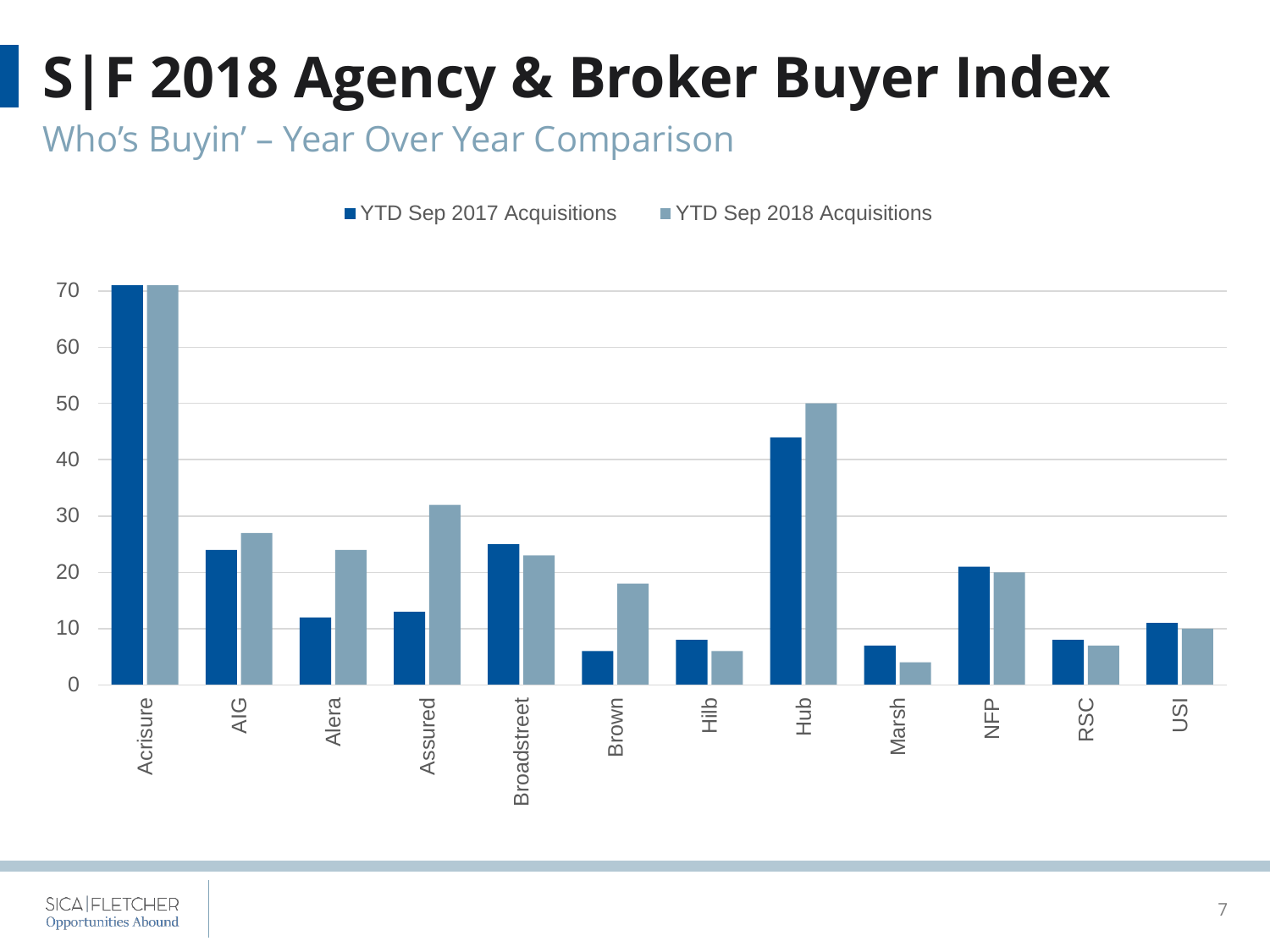Who's Buyin' – SF Index Members/All Buyers

#### **YTD Sep 2017 Acquisitions — SF Index**



#### **YTD Sep 2018 Acquisitions — SF Index**



Total Acquisitions – SF Index Members – YTD Sep 2017 **250 Transactions**

Total Acquisitions – All Buyers – YTD Sep 2018 **292 Transactions**

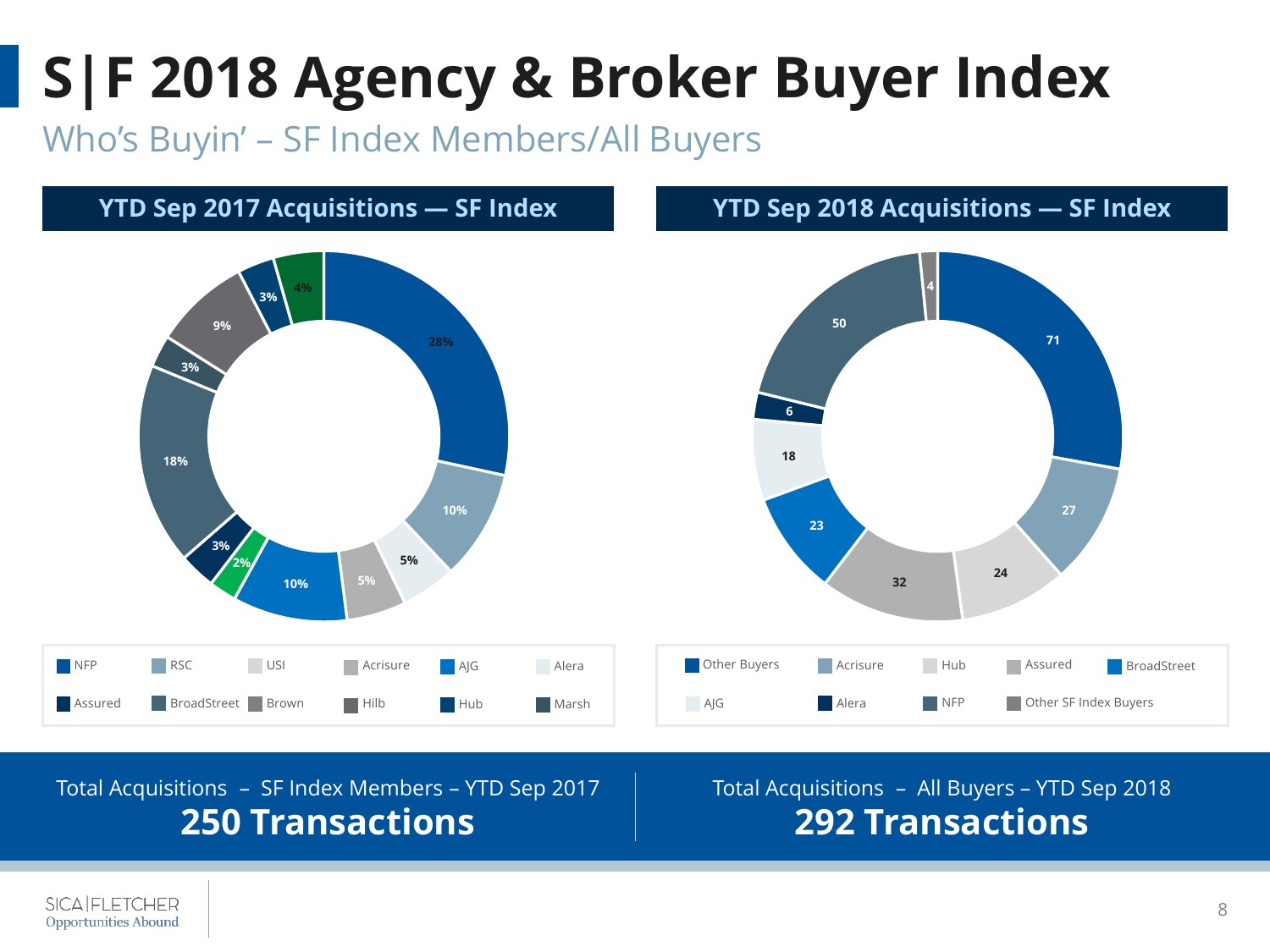#### Public vs PE-Backed Analysis – Year Over Year

Private Equity buyers continue to drive deal activity.

83% of transactions reported in the SF Index were announced by PE-backed firms by YTD Sep 2017 and YTD Sep 2018.

However, only three 3 of the 12 Brokers we track are public (Brown, AJG and Marsh).

#### **SF Index PE VS Public – Sep YTD 2017**



#### **SF Index PE VS Public – Sep YTD 2018**



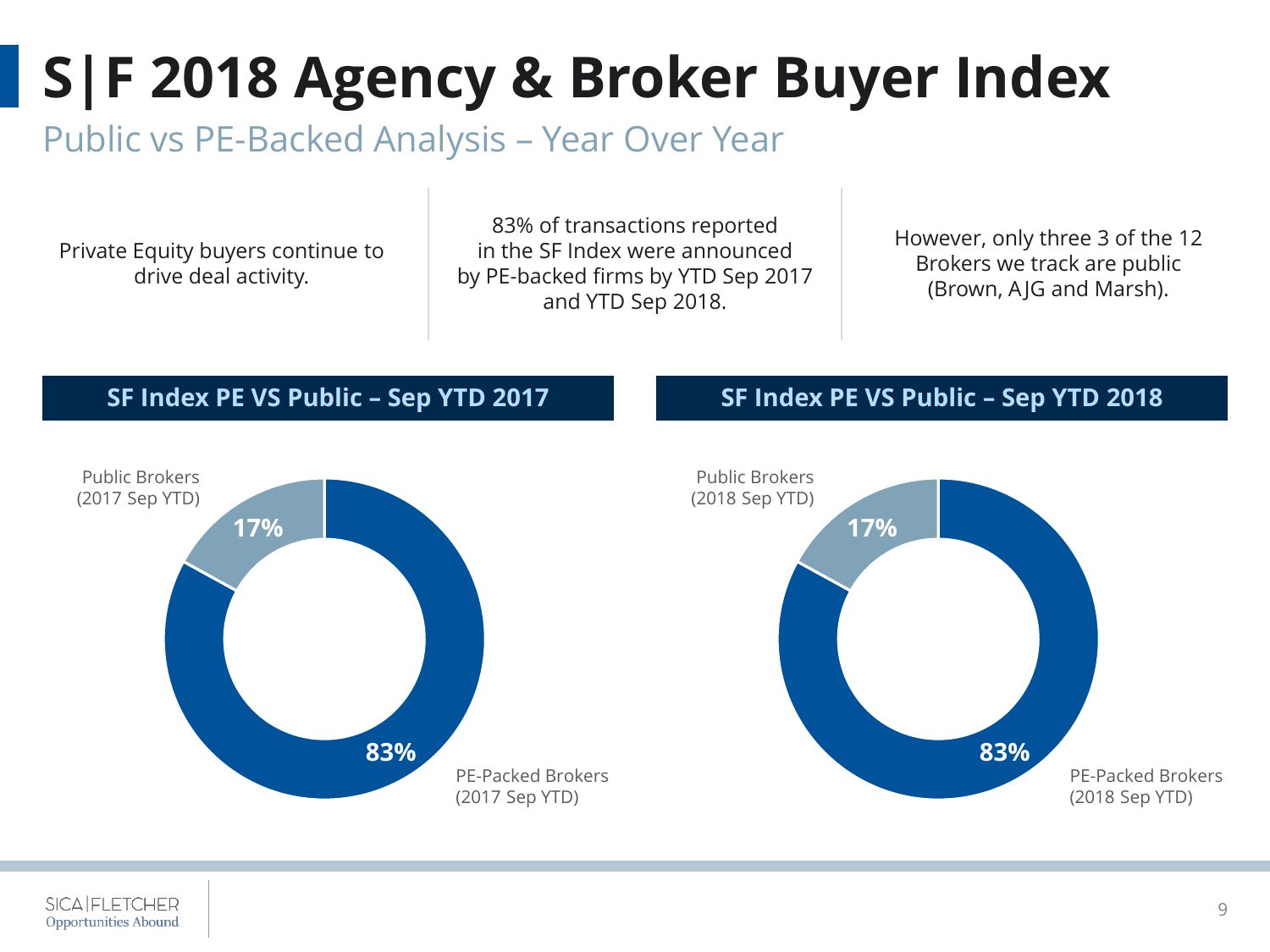Public vs PE-Backed Analysis – YTD Sep 2018

#### Public Companies – **49 Acquisitions**



#### PE-Backed Companies - **243 Acquisitions**